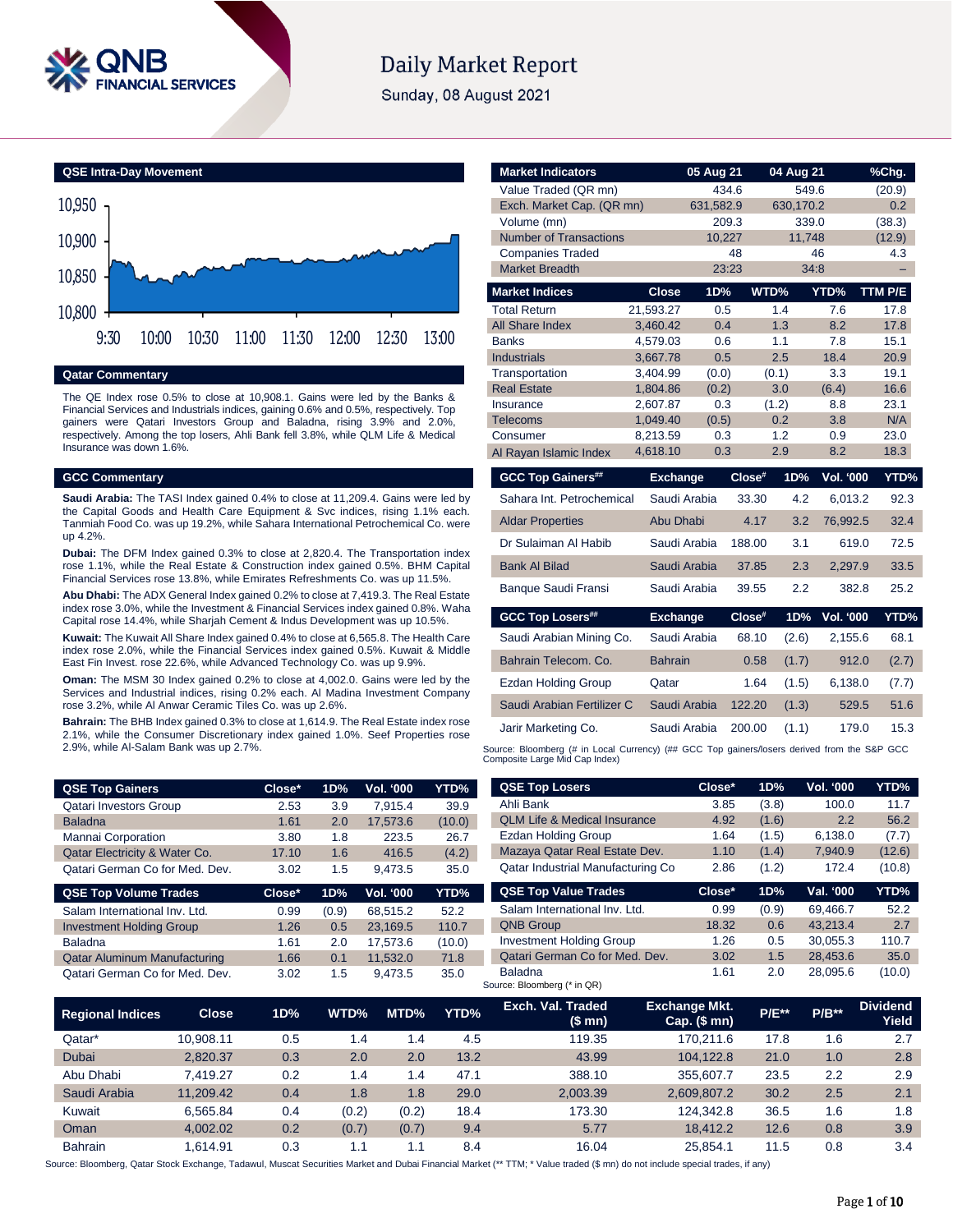# **Qatar Market Commentary**

- The QE Index rose 0.5% to close at 10908.1. The Banks & Financial Services and Industrials indices led the gains. The index rose on the back of buying support from non-Qatari shareholders despite selling pressure from Qatari and GCC shareholders.
- Qatari Investors Group and Baladna were the top gainers, rising 3.9% and 2%, respectively. Among the top losers, Ahli Bank fell 3.8%, while QLM Life & Medical Insurance was down 1.6%.
- Volume of shares traded on Thursday fell by 38.3% to 209.3mn from 339mn on Wednesday. However, as compared to the 30-day moving average of 134.7mn, volume for the day was 55.4% higher. Salam International Inv. Ltd. and Investment Holding Group were the most active stocks, contributing 32.7% and 11.1% to the total volume, respectively.

| <b>Overall Activity</b>        | Buy %*   | Sell %*  | Net (QR)         |
|--------------------------------|----------|----------|------------------|
| Qatari Individuals             | 47.01%   | 50.53%   | (15,327,216.8)   |
| <b>Oatari Institutions</b>     | 13.36%   | 15.91%   | (11,080,360.9)   |
| Qatari                         | 60.37%   | 66.44%   | (26, 407, 577.7) |
| <b>GCC Individuals</b>         | 0.47%    | 0.94%    | (2,052,874.8)    |
| <b>GCC</b> Institutions        | 1.59%    | 0.64%    | 4,136,043.2      |
| <b>GCC</b>                     | 2.06%    | 1.58%    | 2,083,168.4      |
| Arab Individuals               | 15.89%   | 16.36%   | (2,031,819.6)    |
| <b>Arab Institutions</b>       | $0.00\%$ | $0.00\%$ |                  |
| Arab                           | 15.89%   | 16.36%   | (2,031,819.6)    |
| <b>Foreigners Individuals</b>  | 3.51%    | 5.96%    | (10,679,153.9)   |
| <b>Foreigners Institutions</b> | 18.18%   | 9.66%    | 37,035,382.8     |
| <b>Foreigners</b>              | 21.69%   | 15.62%   | 26,356,229.0     |

Source: Qatar Stock Exchange (\*as a % of traded value)

# **Earnings Releases, Global Economic Data and Earnings Calendar**

# **Earnings Releases**

| Company                                   | <b>Market</b>  | <b>Currency</b> | Revenue (mn)<br>2Q2021 | % Change<br>YoY | <b>Operating Profit</b><br>(mn) 2Q2021 | % Change<br>YoY | <b>Net Profit</b><br>(mn) 2Q2021 | $\frac{9}{6}$<br><b>Change</b><br>YoY |
|-------------------------------------------|----------------|-----------------|------------------------|-----------------|----------------------------------------|-----------------|----------------------------------|---------------------------------------|
| Saudi Basic Industries Corp.              | Saudi Arabia   | <b>SR</b>       | 42.420.0               | 72.3%           | 10.060.0                               | N/A             | 7,640.0                          | N/A                                   |
| <b>Walaa Cooperative Insurance</b><br>Co. | Saudi Arabia   | <b>SR</b>       | 842.6                  | 182.7%          |                                        |                 | 10.5                             | $-62.8%$                              |
| Saudi Steel Pipe Co.                      | Saudi Arabia   | <b>SR</b>       | 88.5                   | 51.9%           | (5.0)                                  | N/A             | (8.1)                            | N/A                                   |
| Bawan Co.                                 | Saudi Arabia   | <b>SR</b>       | 788.8                  | 51.4%           | 53.2                                   | 183.8%          | 43.1                             | 178.8%                                |
| Aramex                                    | Dubai          | <b>AED</b>      | 1,570.9                | 21.4%           | 99.6                                   | $-21.4%$        | 65.5                             | $-30.6%$                              |
| <b>BHM Capital Financial Service</b>      | <b>Dubai</b>   | <b>AED</b>      | 12.9                   | 27.0%           | -                                      | -               | 2.9                              | $-8.1%$                               |
| Dubai Investments                         | Dubai          | <b>AED</b>      | 1,085.4                | 61.4%           | -                                      | -               | 178.3                            | $-15.8%$                              |
| <b>Eshrag Properties Co.</b>              | Abu Dhabi      | <b>AED</b>      | 4.9                    | 44.6%           | 12.6                                   | $-45.6%$        | 7.7                              | $-62.4%$                              |
| <b>Fujairah Building Industries</b>       | Abu Dhabi      | <b>AED</b>      | 40.1                   | $-5.7%$         | 4.4                                    | $-45.4%$        | 3.9                              | $-49.8%$                              |
| <b>APM Terminals Bahrain</b>              | <b>Bahrain</b> | <b>BHD</b>      | 10.0                   | $-8.8%$         | 2.5                                    | $-32.9%$        | 2.1                              | $-49.4%$                              |
| <b>INOVEST</b>                            | <b>Bahrain</b> | <b>USD</b>      | 0.9                    | $-69.2%$        | (1.5)                                  | N/A             | (1.6)                            | N/A                                   |
| Bahrain & Kuwait Insurance<br>Company     | <b>Bahrain</b> | <b>BHD</b>      | 20.3                   | 19.4%           |                                        | -               | 1.5                              | 2.6%                                  |
| <b>Gulf Hotels Group</b>                  | <b>Bahrain</b> | <b>BHD</b>      | 4.7                    | 36.6%           |                                        |                 | (0.4)                            | N/A                                   |

Source: Company data, DFM, ADX, MSM, TASI, BHB.

#### **Global Economic Data**

| <b>Date</b> | <b>Market</b> | <b>Source</b>                        | <b>Indicator</b>                       | Period     | <b>Actual</b> | <b>Consensus</b> | <b>Previous</b> |
|-------------|---------------|--------------------------------------|----------------------------------------|------------|---------------|------------------|-----------------|
| 05/08       | US.           | Department of Labor                  | Initial Jobless Claims                 | $31 -$ Jul | 385k          | 383k             | 399k            |
| 05/08       | US            | Department of Labor                  | <b>Continuing Claims</b>               | $24 -$ Jul | 2.930k        | 3.255k           | 3,296k          |
| 06/08       | US            | <b>Bureau of Labor Statistics</b>    | Unemployment Rate                      | Jul        | 5.40%         | 5.70%            | 5.90%           |
| 05/08       | Germany       | <b>Markit</b>                        | <b>Markit Germany Construction PMI</b> | Jul        | 47.1          | -                | 47              |
| 07/08       | China         | <b>National Bureau of Statistics</b> | <b>Exports YoY</b>                     | Jul        | 19.30%        | 20.00%           | 32.20%          |
| 07/08       | China         | <b>National Bureau of Statistics</b> | <b>Imports YoY</b>                     | Jul        | 28.10%        | 33.30%           | 36.70%          |

Source: Bloomberg (s.a. = seasonally adjusted; n.s.a. = non-seasonally adjusted; w.d.a. = working day adjusted)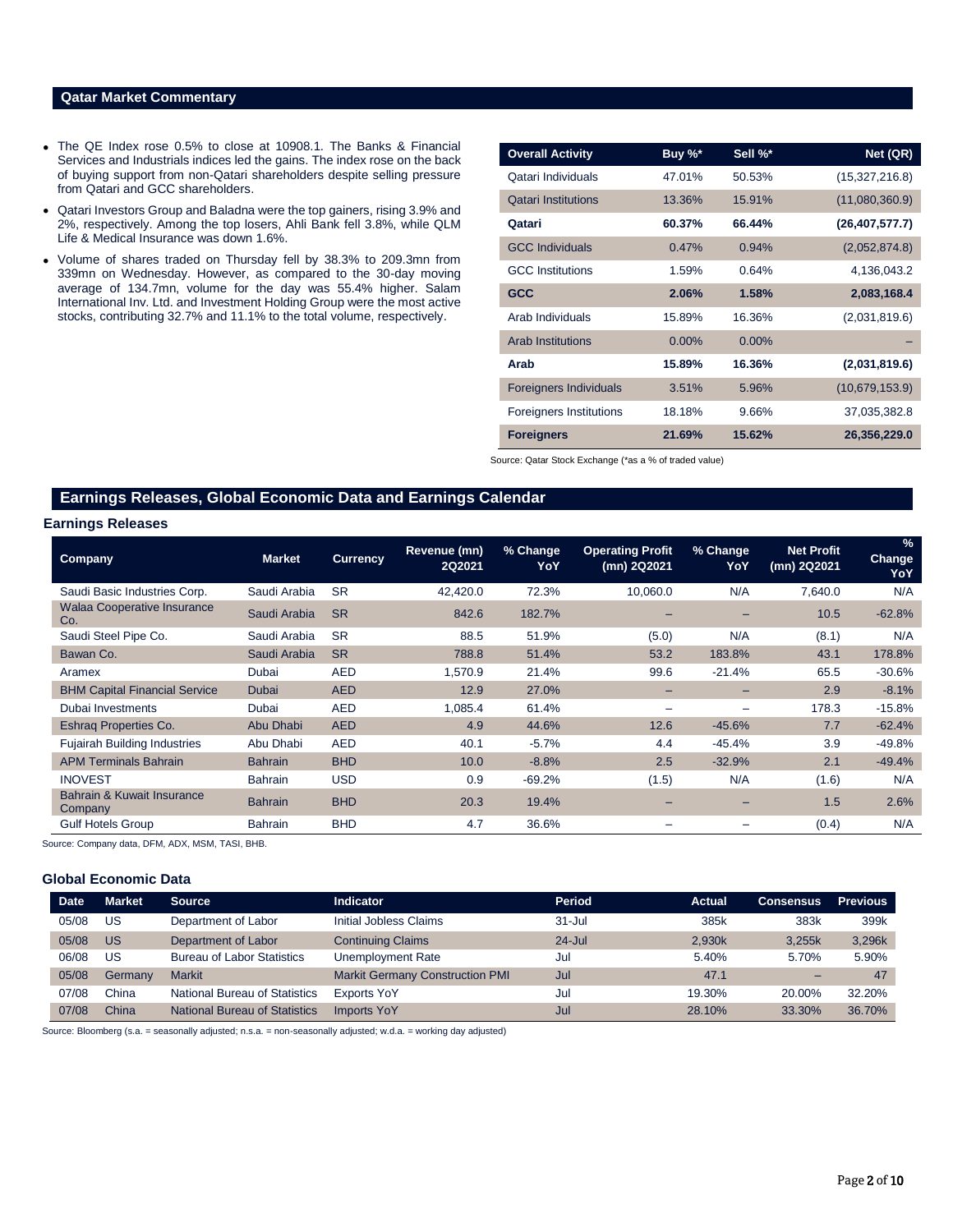### **Earnings Calendar**

| <b>Tickers</b> | <b>Company Name</b>                           | Date of reporting 2Q2021 results | No. of days remaining | <b>Status</b> |
|----------------|-----------------------------------------------|----------------------------------|-----------------------|---------------|
| QATI           | <b>Qatar Insurance Company</b>                | 8-Aug-21                         | 0                     | Due           |
| <b>IHGS</b>    | <b>INMA Holding Group</b>                     | 8-Aug-21                         | $\mathbf{0}$          | <b>Due</b>    |
| <b>DBIS</b>    | Dlala Brokerage & Investment Holding Company  | 9-Aug-21                         |                       | Due           |
| <b>QISI</b>    | Qatar Islamic Insurance Group                 | 9-Aug-21                         |                       | <b>Due</b>    |
| QGRI           | Qatar General Insurance & Reinsurance Company | 10-Aug-21                        | 2                     | Due           |
| <b>AHCS</b>    | <b>Aamal Company</b>                          | 10-Aug-21                        | $\overline{2}$        | <b>Due</b>    |
| <b>IGRD</b>    | <b>Investment Holding Group</b>               | 10-Aug-21                        | 2                     | Due           |
| <b>QFBQ</b>    | <b>Qatar First Bank</b>                       | 11-Aug-21                        | 3                     | <b>Due</b>    |
| <b>MRDS</b>    | Mazaya Qatar Real Estate Development          | 11-Aug-21                        | 3                     | Due           |
| <b>MCCS</b>    | <b>Mannai Corporation</b>                     | 11-Aug-21                        | 3                     | <b>Due</b>    |
| <b>BLDN</b>    | <b>Baladna</b>                                | 11-Aug-21                        | 3                     | Due           |
| <b>QOIS</b>    | <b>Qatar Oman Investment Company</b>          | 11-Aug-21                        | 3                     | <b>Due</b>    |
| <b>MERS</b>    | Al Meera Consumer Goods Company               | 11-Aug-21                        | 3                     | Due           |
| <b>ERES</b>    | <b>Ezdan Holding Group</b>                    | 12-Aug-21                        | $\overline{4}$        | <b>Due</b>    |
| QGMD           | Qatari German Company for Medical Devices     | 12-Aug-21                        | 4                     | Due           |
| <b>ZHCD</b>    | <b>Zad Holding Company</b>                    | 12-Aug-21                        | 4                     | <b>Due</b>    |

Source: QSE

# **News**

#### **Qatar**

 **IQCD reports net profit of QR2,073.9mn in 2Q2021, above our estimate –** Industries Qatar's (IQCD) net profit rose 361.9% YoY (+41.6% QoQ) to QR2,073.9mn in 2Q2021, above our estimate of QR1,533.3mn. The company's Revenue came in at QR3,214.2mn in 2Q2021, which represents an increase of 32.8% YoY (+13.2% QoQ). EPS amounted to QR0.58 in 6M2021 as compared to QR0.11 in 6M2020. IQCD reported about five-fold growth YoY in net profit to QR3.54bn in the half (1H) of this year, mainly due to a stronger consumer demand and rising oil prices. The group revenue shot up 69% YoY to QR9.2bn (assuming a proportionate consolidation). Its EBITDA or earnings before interest, taxes, depreciation and amortization almost tripled on a yearly basis to QR4.5bn in the review period. The blended product prices at the group level, increased by 35% compared to 1H2020, translating into an increase of QR3.1bn in group's net profits. The price increase was noted across all the group's segments, with fertilizer reporting a contribution of QR1.4bn, petrochemicals QR1.3bn towards the overall growth in profitability on a yearly basis. The steel segment's contribution was QR0.5bn towards current period's earnings growth versus same period of last year. IQCD's financial position continues to remain robust, with the liquidity position at the end of June 30, 2021 reaching QR11.1bn in form of cash and bank balances, after accounting for a dividend payout of QR2bn for 2020. The petrochemical segment witnessed about five-fold jump YoY in net profit to QR1.5bn in 1H2021. This notable increase in profitability was primarily driven by improved product prices owing to improved macro environment and supply shortages. The growth in product prices coupled with 8% growth in sales volumes led to an overall increase in revenue by 83% within the segment, to QR3.1bn in the review period. The fertilizer segment reported more than quadrupled net profit to QR1.54bn in 1H2021, primarily driven by an almost double in revenues to QR3.8bn. The selling prices improved by 55% YoY, which reflected positively on the segmental performance and led to improved EBITDA margins. The steel segment was back in the black, after having a difficult

first half of 2020 and following strategic restructuring initiatives implemented last year. Net profit was QR496mn in 1H2021 against a net loss of QR1.39bn the previous year period. The profitability in the steel segment has been attributed to 27% increase in the selling prices; mothballing of certain steel facilities that allowed the segment to primarily focus on profitable domestic market, which led to adjust its cost base; recognition of one-off impairment expenses during 1H2020, amounting to QR1.2bn, relating to the facilities moth-balled; and changing the raw material mix. (QNB FS Research, QSE, Gulf-Times.com)

 **GISS posts net profit of QR4.8mn in 2Q2021, above our estimate –** Gulf International Services (GISS) reported net profit of QR4.8mn in 2Q2021 as compared to net profit of QR45.3mn in 2Q2020 and net loss of QR5.5mn in 1Q2021, above our estimate of QR0.6mn. The company's Revenue came in at QR726.7mn in 2Q2021, which represents a decrease of 0.1% YoY. However, on QoQ basis Revenue rose 3.1%. Loss per share amounted to QR0.0004 in 6M2021 as compared to earnings per share of QR0.0291 in 6M2020. The revenue for 2Q2021 represented a moderate increase of 3%, compared to 1Q2021, mainly on account of growth in revenue from aviation and drilling segments, offset by decline in revenue from insurance. The overall growth in 2Q2021 revenue versus 1Q2021 was mainly attributed to improved flying hours with better MRO activities within the aviation segment and deployment of three new rigs within the fleet of Gulfdrill JV during 2Q2021. Net profit for 2Q2021 amounted to QR4.8m increased by 186% compared to 1Q2021. The improvement was mainly due to constructive growth in bottom-line profitability across all the segments, on account of healthier topline by certain segments. However, higher interest rates contributed negatively towards the bottom-line. GISS reported revenue of QR1.4bn for the six-month period ended 30 June 2021, a reduction of 8% compared to 1H2020. Revenue growth from insurance segment was entirely offset by reduction in revenue from all the other segments. The Group reported an EBITDA of QR245m, while the Group posted a net loss of QR0.8m for the six-month period ended 30 June 2021. The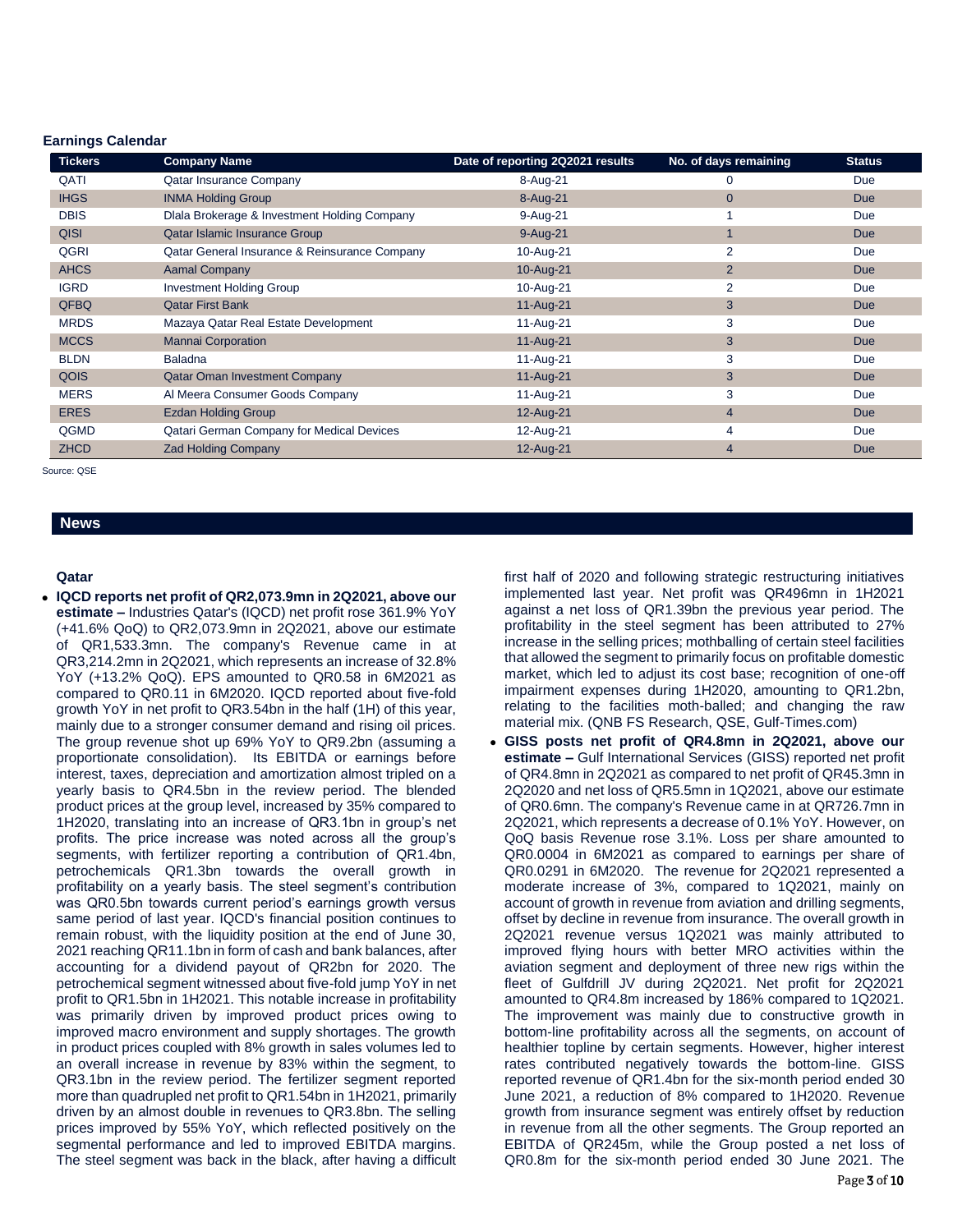decline in Group revenues led to an overall decline in bottom line profitability. Finance cost for 1H2021 decreased by 34%, to reach QR65mn, compared to QR98mn in 1H2020, on the back of the drop in interest rates. Similarly, general and administrative expenses declined by 10% on account of continued optimization drive. Moreover, strategic investments repositioning in both equities and fixed income asset classes coupled with recovery in capital markets resulted in a recovery amounting to QR44mn on account of unrealized gains on revaluation of investment securities, when comparing current period's investment portfolio performance with 1H2020. Oil and gas industry continue to show positive signs of recovery with constructive macroeconomic drivers, on the back of effective vaccination campaigns leading to ease of lockdown restrictions in major markets linking to heightened economic activity. However, the post-pandemic recovery within the Group remained uneven, with Aviation and Insurance segments reported improved set of results, while the macroeconomic tailwinds were not immediately felt within the drilling segment, which continue to remain under pressure, engulfed with rig suspensions and depressed rig day-rates. With revised rig day-rates for off shore fleet and Gulfdrill JV's fleet becoming fully operational, the drilling segment is expected to improve on its performance matrix entering into second half of this year. Since the start of pandemic, Group's drilling segment had undergone rate reduction, together with suspension of certain rigs within onshore fleet, which brought an additional layer of challenges to the segment. However, on a positive note, a key milestone has been achieved by Gulfdrill JV with the deployment of the remaining three jack-up premium rigs; "Java Star", "W-Castor" and "W-Tucana" during 2Q2021. Going forward, with all the five JV rigs being operational, would result in additional revenue streams for the segment and improved operational cash flows for GDI. Moreover, starting from July'21, the new rig dayrates applicable for off shore fleet will take effect, which is expected to positively impact the segment's topline. Performance of the aviation segment improved compared to last year. COVID-19 related travel restrictions, which affected the transport demand last year for the oil and gas companies remained relaxed during the period. As a result, higher flying hours were recorded on an overall basis, which affected the overall segment's performance. Additional topline contributions from MRO business were also recorded, as a new contract was awarded to GHC during the current year. Furthermore, contracts in Libya and Angola has been successfully extended. The insurance segment managed to build up on the strong performance achieved throughout the period by further expanding both the medical and general lines of business, coupled with successful renewal of major contracts and additional coverage obtained for major contracts within the energy segment. Additionally, the segment continue to expand its footprints within the domestic SME market, specifically within medical line of business and added new clients during the period. (QNB FS Research, QSE, Peninsula Qatar)

 **QAMC reports net profit of QR164.7mn in 2Q2021, below our estimate –** Qatar Aluminium Manufacturing Company's (QAMC) net profit rose to QR164.7mn (+33% QoQ) in 2Q2021, below our estimate of QR214.3mn. The company's Share of results from a joint venture came in at QR164.9mn in 2Q2021, which represents an increase of 34.1% QoQ. EPS amounted to QR0.052 in 6M2021 as compared to QR0.003 in 6M2020. QAMC reported the highest half-yearly net profit of QR288mn at the end of June 30, 2021, reporting more than 19-fold jump YoY. The substantial improvement in the net profitability was on account of the improved global aluminum prices, linked to macro-economic recovery and supply constraints. QAMC's share of revenue from the joint venture (Qatalum) amounted to QR1.35bn in the first six months of this year. Its share of EBITDA from the JV stood at QR558mn, with an EBITDA margin of 41.72% in the first half (1H)

of 2021 against 27.9% in the year-ago period. "We benefited from a strong sequential macroeconomic recovery coupled with supply constraints, which translated into healthier demand for our premium products, resulting in an improved set of financial results, since QAMC's incorporation," said Chairman of QAMC, Abdulrahman Ahmad Al-Shaibi,. While macro-conditions remained buoyant, it continued to rely on core business values, flexibility of operations, supported by efficient supply chain and persistent cost optimization efforts, he added. "Going forward, our competitive advantages coupled with our operational excellence, would position us better for our long-term goals," he said. (QNB FS Research, QSE, Gulf-Times.com)

- **MPHC's bottom line rises to QR530.5mn in 2Q2021 –** Mesaieed Petrochemical Holding Company's (MPHC) net profit rose 579.8% YoY (+40.0% QoQ) to QR530.5mn in 2Q2021. The company's Share of profit from joint ventures came in at QR526.9mn in 2Q2021, which represents an increase of 600.5% YoY (+40.3% QoQ). EPS amounted to QR0.072 in 6M2021 as compared to QR0.011 in 6M2020. MPHC has reported about seven-fold YoY growth in net profit to QR909mn in the first six months (1H2021) of this year. The group revenue almost doubled YoY to QR1.9bn (assuming proportionate consolidation). "The main highlight of MPHC's performance was a sequential macroeconomic recovery which led to a solid demand relating to basket of our products coupled with supply constraints, and resulted in an improved set of financial results," Ahmad Saif Al-Sulaiti, chairman of MHPC said. The economic momentum carried from the latter part of last year, on the back of satisfactory vaccination drive and easing out of geographical lockdowns in major markets, led to a sequential recovery in demand for petrochemicals and chlor-alkali products, and positively reflected on selling prices. The blended product prices on an average increased by 57% on a yearly basis, translating into QR721mn increase in the MPHC's bottom line. The renewed product demand supplemented by supply constraints resulted in significant growth in commodity prices. Sales volumes grew 26% YoY, driven by improved operating rates, thus leading to an increase of QR238mn in MPHC's bottom line. The positive trajectory in product prices and improved volumes were "slightly" offset by increase in variable costs, which contributed QR191mn negatively in the 1H2021 net earnings against the same period last year. The current period net earnings were positively impacted by favorable variance amounting to QR75mn, in relation to inventory differentials, due to lesser drawdowns during the period in comparison to H1, 2020. (QSE, Gulf-Times.com)
- **Moody's announces completion of a periodic review of ratings of Qatar General Electricity & Water Corporation –** Moody's Investors Service ("Moody's") has completed a periodic review of the ratings of Qatar General Electricity & Water Corporation (KAHRAMAA) and other ratings that are associated with the same analytical unit. The review was conducted through a portfolio review discussion held on 3 August 2021 in which Moody's reassessed the appropriateness of the ratings in the context of the relevant principal methodology(ies), recent developments, and a comparison of the financial and operating profile to similarly rated peers. The review did not involve a rating committee. Since 1 January 2019, Moody's practice has been to issue a press release following each periodic review to announce its completion. (Bloomberg)
- **Qatar's foreign reserves rise for the fortieth month in a row –** Qatar's international reserves and foreign currency liquidity rose for the fortieth month in a row, and last July recorded a growth of 1% on an annual basis to about QR205.6bn, according to Qatar Central Bank data. The monthly bulletin of foreign reserves in Qatar last month showed an increase in investment in the "yellow metal" gold by 10.3% to about QR12.3bn, and the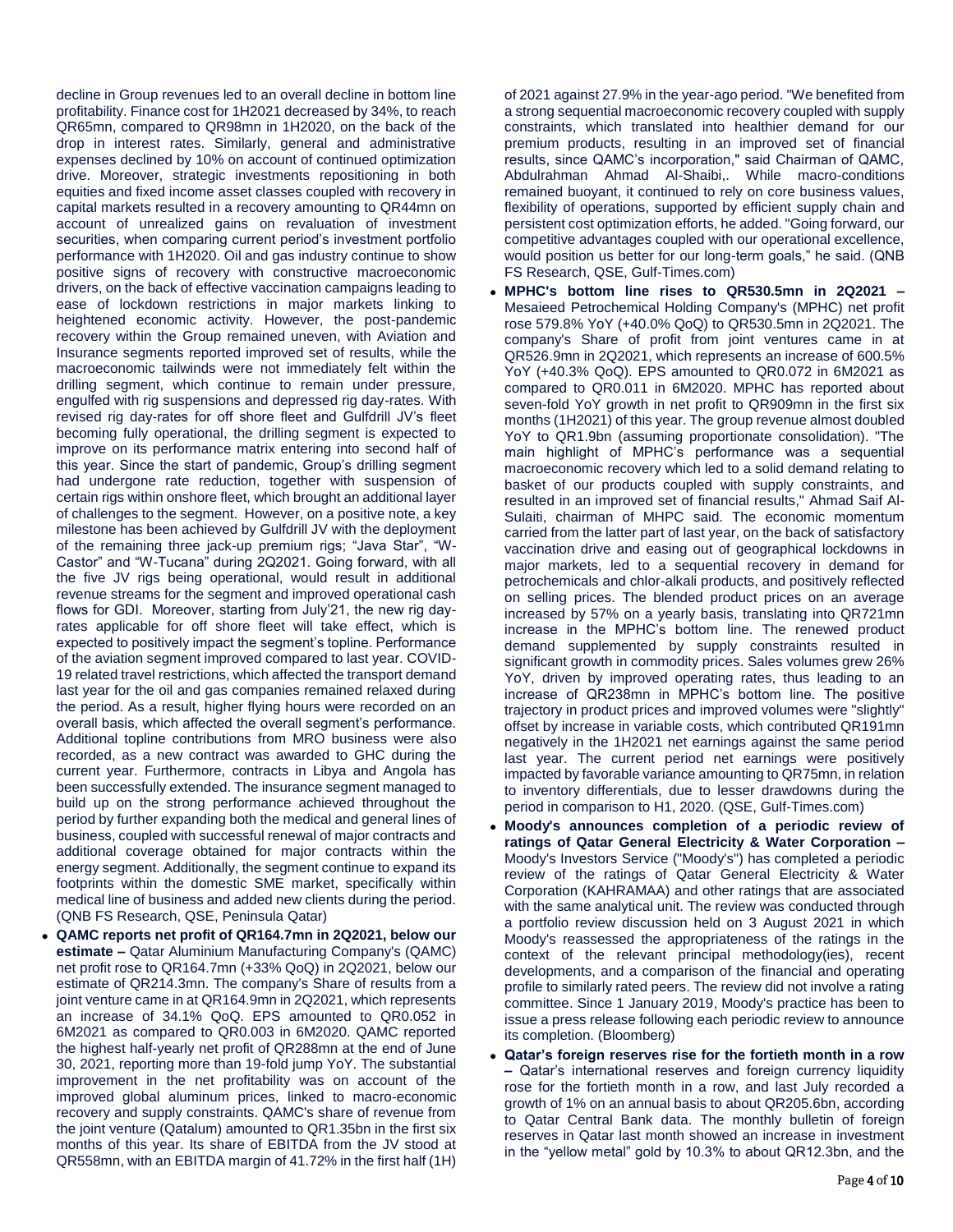growth of balances with foreign banks by 27.6% to reach QR41.3bn, while investment in foreign bonds and treasury bills was recorded. A decrease of 8.6% to about QR93.6bn. And "liquid assets" deposits in foreign currency recorded a growth of 1.3% last month to reach QR56.5bn, which is the highest since 2018. (Bloomberg)

- **Investments of Qatar in Jordan's stock exchange reach \$921mn –** The volume of Qatari investment in the Jordanian Stock Exchange reached 645mn Jordanian dinars (about \$921mn) at the end of July, which is the seventh place in the list of Arab investments in the Jordanian Stock Exchange, in terms of ownership of securities by nationality. Statistical data issued by Jordan's Securities Depository Center revealed that the number of securities owned by Qatari investors reached nearly 204mn in July. The statistics showed that the number of Qatari investment contributions in securities ownership reached 375,000 during that period. With Qatar's investments being valued at \$2bn in early 2018, it was the third-highest foreign investor in Jordan. (Qatar Tribune)
- **QSTP, Microsoft in new partnership –** Qatar Science & Technology Park (QSTP), part of Qatar Foundation Research, Development & Innovation (QF RDI), announced Saturday a significant new partnership with Microsoft that will enhance the working environment for startups in Qatar and enable them to supercharge their productivity levels. Through the partnership, startups that are incubated at QSTP are now eligible for the acclaimed Microsoft for Startups program. The program provides cloud resources and industry mentorship needed by these businesses in their journey from idea to exit, and it offers a host of benefits tailored to the individual developmental stage of the participating company. These benefits include the use of Microsoft Azure platform, which has a strong track record in helping fledgling firms thrive. Azure enables entrepreneurs to accelerate innovation and build projects through an easy-to-use portal experience that provides the cloud services they need most. Azure has strict security protocols in place while empowering its user to protect their data and mission-critical applications. (Gulf-Times.com)
- **HSBC offers unique ESG wealth products for its customers –** HSBC has announced that it offers a unique wealth management proposition for its customers that includes over 80 ESG bonds, demonstrating its support to individuals who wish to use green finance in their efforts to recognize the global sustainability agenda. "These debt instruments encourage investments that are based on the bond issuer's adherence to environmental, social and governance (ESG) criteria," said Head of Wealth and Personal Banking at HSBC Qatar, Omar Al Ansari. "Our customers are becoming increasingly aware of building a wealth portfolio that focuses on ESG as a prime requirement, and for their investments to support climate and sustainability agenda," added Al Ansari. (Peninsula Qatar)
- **QFZA, WOLF Group and Msheireb Properties to launch 3D Printing and Digitalization Hub in Qatar –** Qatar Free Zones Authority (QFZA), WOLF Group QFZ LLC and Msheireb Properties have signed an agreement to establish a 3D Printing and Digitalization Hub and Art Gallery in Ras Bufontas Free Zone, with its headquarters to be located in Doha Design District at Msheireb Downtown Doha. (Peninsula Qatar)
- **100 real estate brokerage licenses issued; 500 applications in process –** To streamline the real estate brokerage practice in the country, the Ministry of Justice has so far issued 100 licenses to real estate brokerage firms. "Over 500 applications by real estate brokerage firms for obtaining licenses are under process," said Director of the Real Estate Brokerage Department at the Ministry of Justice, Khalid Hassan Al Mehshadi. Speaking in a Qatar TV program, Al Mehshadi said the Ministry of Justice made

necessary laws and regulations to regulate real estate brokerage practice including obtaining a license. "We received a large number of applications for registration by real estate brokerage firms, which indicates that enough grace periods were given to rectify the situation," said Al Mehshadi. (Peninsula Qatar)

- **GAC plans to connect Qatar's customs clearance system with other GCC states –** Plans are afoot to connect Qatar's single window customs clearance system Al Nadeeb with other GCC states through GCC Information Center, a customs oficcial has said. Yousuf Ahmed Al Hammadi, Assistant Director of Land Customs Department at General Authority of Customs (GAC), said about 700 vehicles cross the Abu Samra border crossing between the State of Qatar and the Kingdom of Saudi Arabia daily. "Abu Samra border crossing has witnessed a growing number of vehicles and passengers crossing since its reopening in mid of January 2021," Al Hammadi said. (Peninsula Qatar)
- **Shura Council laws, decrees to ensure election success –** HE the former deputy Speaker of the Shura Council Mohamed bin Abdullah Al-Sulaiti has said His Highness the Amir Sheikh Tamim bin Hamad Al-Thani's issuance of the laws and decrees regulating the Shura Council elections and determining its powers represents a legal safeguard to ensure the success of the elections. In an exclusive interview with Qatar News Agency, he said the His Highness the Amir was keen on expanding popular participation in the elections based on Qatar's permanent constitution that was approved by the citizens in 2003. (Gulf-Times.com)
- **MoI: Preliminary voter lists for Shura elections to be out today –** The Ministry of Interior (MoI) has announced that the preliminary voter lists for the Shura Council elections will be published on Sunday at the electoral districts headquarters. In a statement on Saturday, the Ministry of Interior said that preliminary voter lists will be published at the electoral districts headquarters on Sunday. Immediately after the announcement of lists, the process of submitting objection and grievance requests will be started in the same headquarters for five days, from Sunday, August 8 to Thursday, August 21, 2021, from 4:00 pm to 8:00 pm. (Qatar Tribune)
- **Qatar Airways says regulator has grounded 13 Airbus A350s –** The Doha-based airline continues to monitor the "significant condition across its Airbus A350 fleet in which the fuselage surface below the paint is degrading at an accelerated rate," Qatar Airways says in a statement. The aircraft to remain grounded until the root cause can be determined and a "satisfactory" solution provided. Gulf carrier returns its A330 planes into service to offset impact of grounded A350 jets. "With this latest development, we sincerely expect that Airbus treats this matter with the proper attention that it requires," CEO Akbar Al Baker says. (Bloomberg)
- **Qatar Airways launches new service to Lusaka and Harare –** Qatar Airways Friday launched a new service to Lusaka in Zambia and Harare in Zimbabwe bringing its award-winning service to two important southern African destinations. The new service to Lusaka and onwards to Harare will connect passengers in Zambia and Zimbabwe with Qatar Airways' global network of more than 140 destinations. With the addition of these two new routes the carrier will operate over 100 weekly flights to 27 destinations in Africa. The launch of Lusaka and Harare also supports increased demand for trade between Zambia and Zimbabwe and destinations on the Qatar Airways network such as London, Frankfurt and New York and from multiple points in China. (Gulf-Times.com)
- **HIA expansion work on track, says Meer –** The expansion of Hamad International Airport (HIA) is on track and all works related to the expansion is going as per schedule, the airport's chief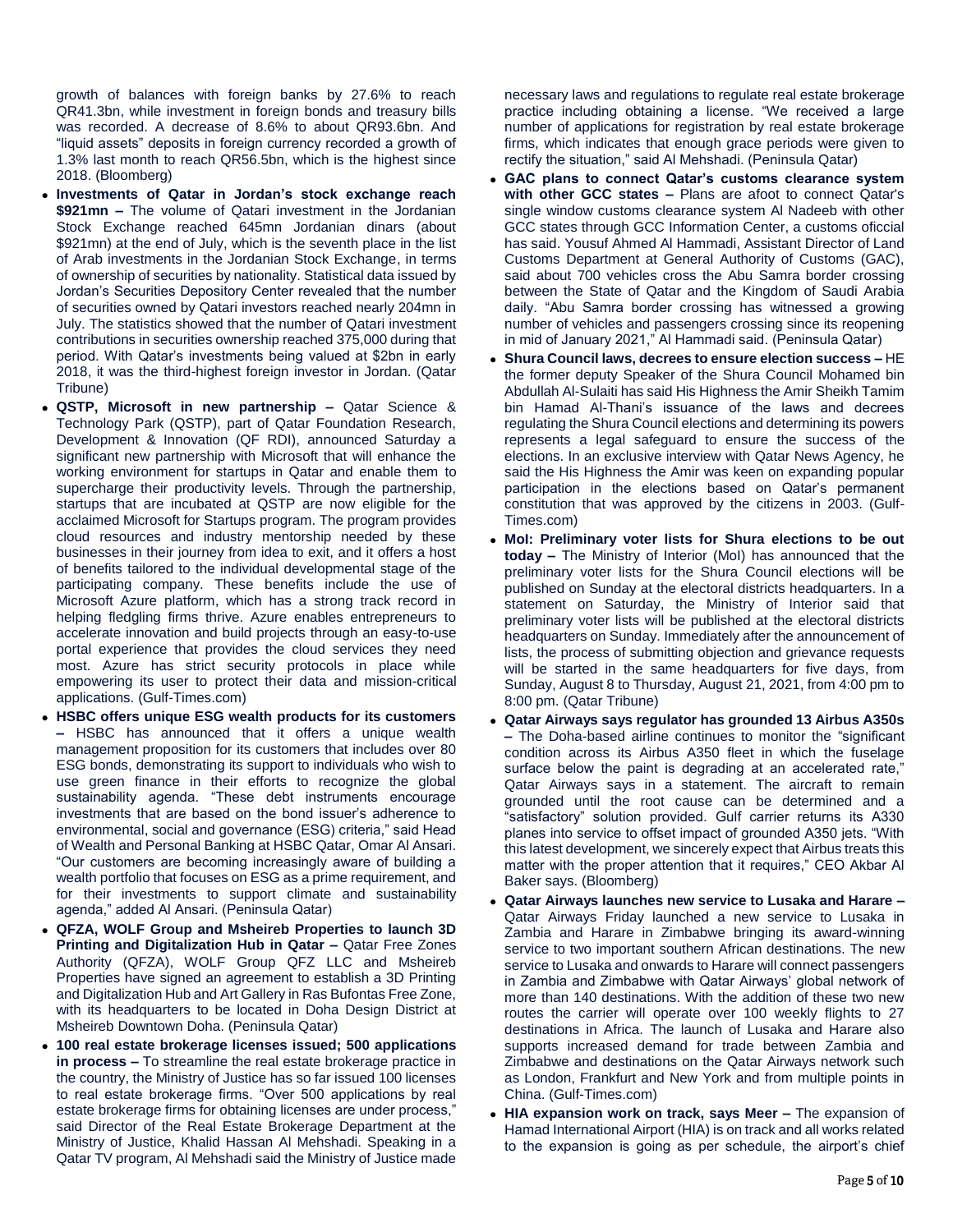operating officer has said. Talking to Qatar Tribune on the sidelines of an event to mark the announcement of Skytrax World Airport Awards 2021 in Doha on Thursday, HIA Chief Operating Officer (COO) Badr Mohammed Al Meer said that all works related to Phase A of HIA expansion will be completed ahead of the 2022 FIFA World Cup Qatar. "Our contractors are doing a very good job. Everything is going according to plan. Everything will be completed by next year according to the commitment we have given," Meer said. HIA had reached a capacity to handle 40mn passengers per year before COVID-19, Meer said adding that once the ongoing works are complete next year ahead of the World Cup, HIA's annual passenger capacity will reach up to 58mn. (Qatar Tribune)

- **Qatar's Hamad International Airport voted the 'Best Airport in the World' at the 2021 World Airport Awards –** Qatar's Hamad International Airport has been named the 'World's Best Airport' at the 'Skytrax 2021 World Airport Awards'. The announcement that was made in London was telecast live at a media event at the Hamad International Airport tonight. The 2021 World Airport Awards recognize the efforts of global airports in adapting and meeting the challenges of the Covid-19 pandemic. The past 18 months has been the most challenging and financially difficult period ever experienced by the world air transport industry, and airports have invested to provide the safest possible environment for their customers and staff during the global pandemic. (Gulf-Times.com)
- **LNG Tender: Pakistan state oil buys August cargo from QP near \$16 –** Pakistan State Oil purchased an LNG cargo from Qatar Petroleum for August 29-30 delivery at a price equivalent of about \$15.93/mmbtu, according to traders with knowledge of the matter. Qatar Petroleum offered the cargo at a 22.1311% link to Brent oil. Tender closed on August 5. This is the most expensive cargo Pakistan has purchased since it began importing LNG in 2015. (Bloomberg)

**International**

- **US unemployment rolls shrinking in boost to labor market recovery –** The number of Americans filing new claims for unemployment benefits declined further last week, while layoffs dropped to their lowest level in just over 21 years in July as companies held on to workers amid a labor shortage. The weekly unemployment claims report from the Labor Department on Thursday, the most timely data on the economy's health, also showed the number of people on state jobless rolls dropped in late July to its lowest level since March 2020, when mandatory closures of nonessential businesses were enforced to slow the first wave of COVID-19 cases. Though the data falls outside the survey period for July's closely watched employment report, it bolstered economists' expectations for another month of strong payrolls gains. The employment report for July is due to be released on Friday. (Reuters)
- **US labor market powers ahead with strong job gains, lower unemployment rate –** US employers hired the most workers in nearly a year in July and continued to raise wages, giving the economy a powerful boost as it started the second half of what many economists believe will be the best year for growth in almost four decades. The Labor Department's closely watched employment report on Friday also showed the unemployment rate dropped to a 16-month low of 5.4% and more people waded back into the labor force. The report followed on the heels of news last week that the economy fully recovered in the second quarter the sharp loss in output suffered during the very brief pandemic recession. Nonfarm payrolls increased by 943,000 jobs last month, the largest gain since August 2020, the survey of establishments showed. Data for May and June were revised to show 119,000 more jobs created than previously reported. Economists polled by Reuters had forecast payrolls would

increase by 870,000 jobs. The economy has created 4.3mn jobs this year, leaving employment 5.7mn jobs below its peak in February 2020. President Joe Biden cheered the strong employment report. "More than 4 million jobs created since we took office," Biden wrote on Twitter. "It's historic - and proof our economic plan is working." Hiring is being fueled by pent-up demand for workers in the labor-intensive services sector. Nearly \$6tn in pandemic relief money from the government and COVID-19 vaccinations are driving domestic demand. But a resurgence in infections, driven by the Delta variant of the coronavirus, could discourage some unemployed people from returning to the labor force. (Reuters)

- **US June wholesale inventories revised higher –** US wholesale inventories increased more than initially estimated in June as businesses replenished stocks to meet robust consumer spending. The Commerce Department said on Friday that wholesale inventories rose 1.1%, instead of 0.8% as estimated last month. Stocks at wholesalers advanced 1.3% in May. Wholesale inventories increased 10.5% in June from a year earlier. Inventories are a key part of gross domestic product. The component of wholesale inventories that goes into the calculation of GDP increased 1.2% in June. The government reported last week that consumer spending picked up in the second quarter, with outlays on goods rising solidly, even as demand rotates back to services because of COVID-19 vaccinations. The double-digit growth in consumer spending last quarter helped to lift the level of GDP above its peak in the fourth quarter of 2019. Business inventories were depleted at a rapid clip in the second quarter. The goods trade deficit surged to a record high in June as imports rose to an all-time high, the government reported on Thursday. Sales at wholesalers increased 2.0% in June after climbing 0.8% in May. At June's sales pace it would take wholesalers 1.22 months to clear shelves, down from 1.23 in May. (Reuters)
- **Sunak unveils \$1bn state-backed insurance plan for events –** Chancellor of the Exchequer Rishi Sunak unveiled a statebacked insurance plan worth more than £750mn (\$1bn) to boost the UK events industry in the wake of the COVID-19 pandemic. The program, called the Live Events Reinsurance Scheme, will run from next month until the end of September 2022, the Treasury said on Thursday in an emailed statement. The government is working with Lloyd's of London and will act as a reinsurer to give insurers the confidence they need to provide cover. The plan is designed to get the £70bn live events sector up and running again after 18 months of coronavirus restrictions. Music festivals and other businesses have been calling for such a program to reduce the risks of organizing an event in the face of the threat of a resurgent virus. "The events sector supports hundreds of thousands of jobs across the country, and I know organizers are raring to go now that restrictions have been lifted. But the lack of the right kind of insurance is proving a problem," Sunak said. "With this new insurance scheme, everything from live music in Margate to business events in Birmingham can go ahead with confidence, providing a boost to the economy and protecting livelihoods." Insurers in the Lloyd's market including Arch Insurance, Beazley Group, Hiscox Ltd. and Munich Re are supporting the program, according to the Treasury. (Bloomberg)
- **Halifax: UK house prices return to growth in July –** British house prices rose in July after falling in June as demand for bigger homes following pandemic lockdowns helped to soften the impact of a reduced tax break for buyers, mortgage lender Halifax said. House prices last month were 0.4% higher than in June when they fell by a monthly 0.6%, Halifax said. In annual terms, prices were 7.6% higher than in July 2020, the slowest rise since March. Halifax Managing Director, Russell Galley said he expected the market to settle after the recent buying surge which was driven by the tax incentive, but a shortage of home on the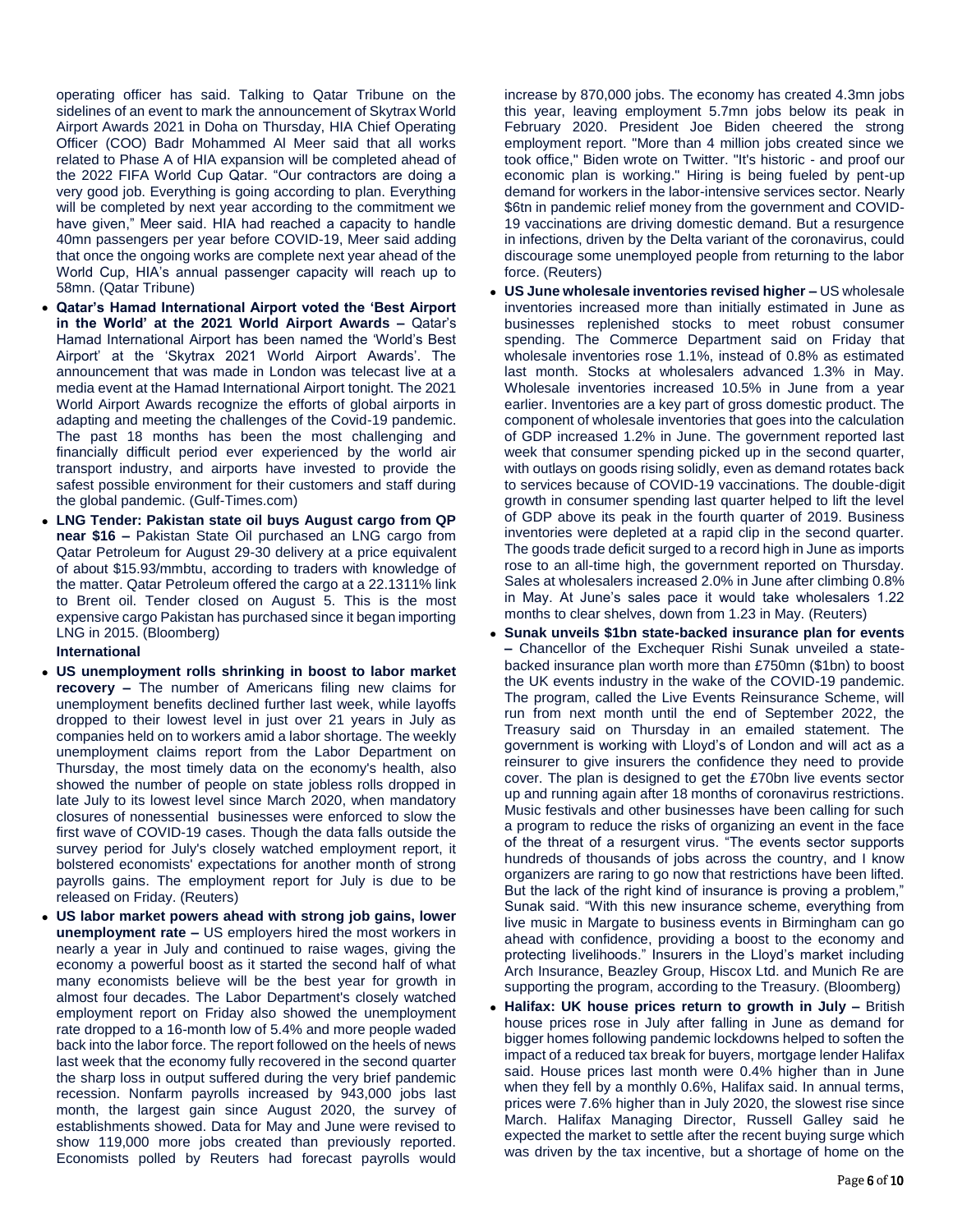market was likely to support prices. Under the incentive scheme, the first 500,000 pounds (\$696,000) of any property purchase in England or Northern Ireland were exempt from the stamp duty tax until the end of June. A 250,000 Pound tax-free allowance is now running until the end of September. Galley said the recovery in the economy from its coronavirus shock and higher confidence among consumers suggested annual price growth, while slowing, would remain "well into positive territory by the end of the year." Rival mortgage lender Nationwide said last week its measure of house prices showed a monthly fall of 0.5% in July, the first drop since March. That slowed the annual increase to 10.5% from June's leap of 13.4%, the steepest in 17 years. (Reuters)

- **Supply problems cause fall in German industrial output –** German industrial output unexpectedly fell again in June, data showed on Friday, suggesting recovery is slowing in Europe's biggest economy, held back by supply bottlenecks for intermediate goods. The Federal Statistics Office said industrial output dropped by 1.3% on the month after a downwardly revised decline of 0.8% in May. A Reuters poll had pointed to a rise of 0.5%. The fall was driven by a drop in the production of capital goods, such as machinery and vehicles, which fell 2.9%, the data showed. Consumer goods output continued to grow, rising by 3.4%. Industrial production fell by 0.6% in the quarter ending in June compared to the previous quarter, with the automotive industry reporting a drop of 11.2%. In addition to timber shortage impacting the construction industry, the economy ministry said the drop was due to semiconductor supply bottlenecks. "The eagerly awaited semiconductors in Europe will continue to be a long time coming," said Thomas Gitzel, an economist at VP bank said. Earlier on Friday, an Ifo economic institute survey showed that German industry cut its production outlook in June due to the supply issues. "Bottlenecks for important intermediate products are now making themselves felt," Ifo economist Klaus Wohlrabe, the head of surveys at ifo, said. But the ministry and analysts remained cautiously optimistic about the overall outlook due to high demand and strong exports. "If the flow of material starts up again, industrial production will be able to wipe out its gap," Gitzel said. (Reuters)
- **Japan's household spending unexpectedly falls as firms cut bonuses –** Japan's household spending unexpectedly fell in June as cuts to summer bonuses hit consumption, data showed, adding gloom to an economy already struggling with the hit from a resurgence in coronavirus infections. The figures underscore the challenge policymakers face as they seek to support a fragile economic recovery, while battling a spike in Delta variant cases that has forced Japan to expand state of emergency curbs during the Olympic Games. Household spending fell 5.1% in June from a year earlier, government data showed, confounding market forecasts for a 0.1% gain and marking the first drop in four months. Compared with May, household spending fell 3.2%, reinforcing the need for export-driven growth as domestic demand remains weak due to the state of emergency curbs. Separate data showed wages fell 0.1% in June from a year earlier, marking the first annual decline in four months after a 1.9% rise in May. Special payments in June, which mostly account for summer bonus payments, were down 2.3% from the previous year, as firms hit by the pandemic slashed compensation. The weakness in spending and wages casts doubt on the Bank of Japan's forecast that the benefits of an export-driven recovery will spread to households, and add to an expected boost to consumption from steady progress in vaccinations. Japan's economy has emerged from the doldrums as solid exports offset weak domestic demand, though growth lags other advanced nations as slow vaccinations weigh on consumption. The country has expanded curbs lasting through August to deal with a spike in infections, dashing policymakers'

hopes for a strong rebound in July-September economic growth. Japan's preliminary April-June gross domestic product (GDP) data, due on Aug. 16, will likely offer clues to what extent exports and government spending have offset the hit to service consumption from the pandemic. (Reuters)

- **China's export slowdown in July may signal more bumps ahead –** China's export growth unexpectedly slowed in July following outbreaks of COVID-19 cases, while imports also lost momentum, pointing to a slowdown in the country's industrial sector in the second half even as easing global lockdowns boost commerce. The world's biggest exporter has staged an impressive economic rebound from a coronavirus-induced slump in the first few months of last year after quickly containing the pandemic, and its rapid vaccination rollout has helped drive confidence. But new infections in July, mainly caused by the highly transmissible Delta strain have spread to tens of Chinese cities, prompting local authorities to lock down affected communities, order millions to be tested and temporarily suspend operations of some businesses, including factories. Seasonal floods and bad weather last month also affected industrial production in some areas such as central China. Exports in July rose 19.3% from a year earlier, compared with a 32.2% gain in June. Analysts polled by Reuters had forecast a gain of 20.8%. Outbreaks of COVID-19 cases in eastern and southern Chinese provinces, the country's main export hubs, had crimped factory output. Aside from the drag from efforts to counter the spread of the Delta variant, Chinese exporters also struggled with an ongoing global semiconductor shortage, logistics bottlenecks, and higher raw material and freight costs. (Reuters)
- **China July trade surplus with US at \$35.4bn –** China's trade surplus with the US stood at \$35.4bn in July, Reuters calculations based on Chinese customs data showed on Saturday, up from \$32.58bn in June. For the first seven months of the year, the surplus was \$200.32bn, up from \$164.92bn during the first half of 2021. Amid worsening relations between the world's two largest economies, US Deputy Secretary of State Wendy Sherman had a face-to-face meeting with China's Foreign Minister Wang Yi at the end of July. However, no specific outcomes were agreed and the meeting did not mention the prospect of a meeting between US President Joe Biden and Chinese President Xi Jinping. (Reuters)
- **China July exports rise 19.3% YoY, imports up 28.1% –** China's exports in July rose 19.3% from a year earlier, and imports increased 28.1%, customs data showed. Analysts in a Reuters poll had forecast exports would rise 20.8% from a year earlier, compared with 32.2% growth in June. Imports were expected to have grown 33.0%, in contrast to a 36.7% gain in June. China posted a trade surplus of \$56.58bn in July, compared with the poll's forecast for a \$51.54bn surplus and \$51.53bn surplus in June. (Reuters)
- **China's July forex reserves rise to \$3.236tn –** China's foreign exchange reserves rose more than expected in July, official data showed on Saturday, likely due to changes in the value of currencies and global assets that it holds. The country's foreign exchange reserves - the world's largest - rose by \$21.88bn to \$3.236tn last month, compared with \$3.217tn tipped by a Reuters poll of analysts and \$3.214tn in June. Foreign inflows into Chinese stocks and bonds have been strong as China led other major economies in its recovery from the coronavirus pandemic, lifting reserves back to levels last seen in 2016. But widening regulatory crackdowns in recent months has revived worries about the risks of investing in China. The Yuan fell 0.06% against the dollar in July, while the Dollar fell 0.3% in July against a basket of other major currencies. China held 62.64mn fine troy ounces of gold at the end of July, from 62.64mn ounces at the end-June.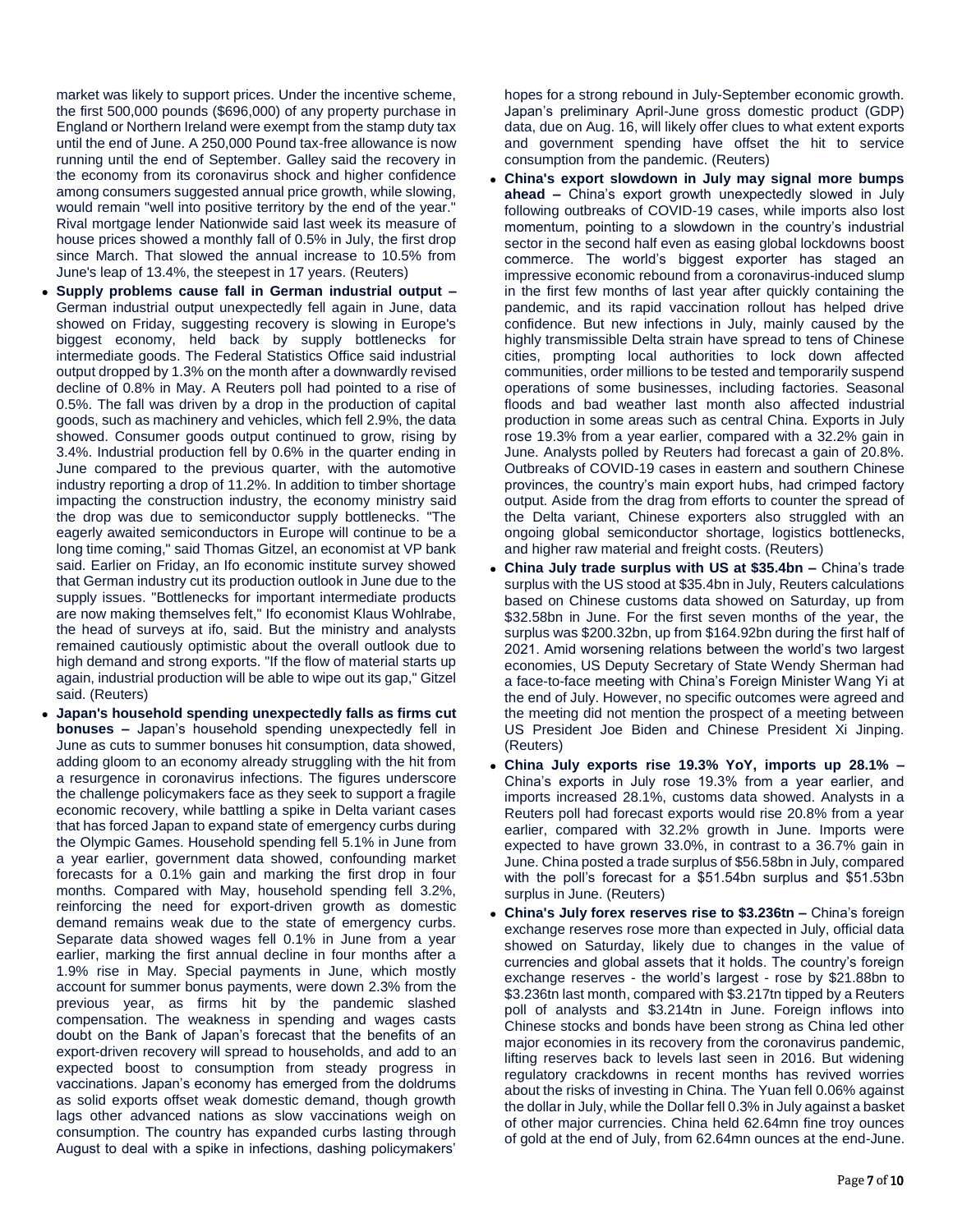The value of China's gold reserves rose to \$114.37bn at the end of July from \$110.45bn at the end-June. (Reuters)

 **India central bank keeps rates on hold as expected –** The Reserve Bank of India's monetary policy committee (MPC) kept interest rates steady at record lows on Friday, as widely predicted, but traders were awaiting its commentary about liquidity normalization for clues on its next policy move. The RBI held the repo rate, its key lending rate, at 4% and kept the reverse repo rate, the borrowing rate, unchanged at 3.35%. All 61 economists polled by Reuters late last month had said they see no change in the repo rate which has been steady at 4% since May last year. (Reuters)

# **Regional**

- **World Bank: GCC set to return to 2.2% growth –** Economies of the GCC countries are expected to return to an aggregate growth of 2.2% this year after a 4.8% contraction in 2020 caused by the Covid-19 pandemic and lower oil prices, the World Bank said. "With recent progress made with the rollout of the Covid-19 vaccine globally and with the revival of production and trade worldwide, the prospects for an economic recovery are firmer now than at the end of last year," the Washington-based institution said in the latest issue of its Gulf Economic Update (GEU). The UAE, the report said, is expected to swing back to growth in 2021, estimated at 1.2%, before accelerating to 2.5% in 2022 and 2023 driven by government expenditures and the staging of Expo 2020 in October 2021. (Zawya)
- **Europe's fuel imports from Mideast jump to a 9-month high –** Europe's imports of refined oil products from the Middle East, mostly middle distillates, surged to the highest in nine-months in July with arrivals looking like they might be elevated into August. Inflows on the trade route jumped to about 1.96m tons on 29 tankers in July, the most since October. Arrivals in the UK rose to the highest this year at 360k tons, most of which was jet fuel and middle distillate inflows to the Amsterdam-Rotterdam-Antwerp hub also climbed to a nine-month high of 687k tons. (Bloomberg)
- **SNB posts 1.4% YoY rise in net profit to SR2,117mn in 2Q2021 –** The Saudi National Bank (SNB) recorded net profit of SR2,117mn in 2Q2021, an increase of 1.4% YoY. Total operating profit rose 57.4% YoY to SR7,501mn in 2Q2021. Total income from Special Commissions/Financing & Investments rose 42.4% YoY to SR6,698mn in 2Q2021. Total assets stood at SR896.4bn at the end of June 30, 2021 as compared to SR556.9bn at the end of June 30, 2020. Loans and Advances Portfolio (Financing & Investment) stood at SR503.2bn (+59.3% YoY), while Clients' deposits stood at SR588.1bn (+54.6% YoY) at the end of June 30, 2021. EPS came in at SR1.41 in 6M2021 as compared to SR1.58 in 6M2020. (Tadawul)
- **Saudi Arabia's ranking on global indexes improves –** The US State Department released its annual Investment Climate Statement on more than 170 countries and economies around the world as Saudi Arabia's ranking on several global indexes improved from two years ago. "In recognition of the progress made in its investment and business climate, Saudi Arabia's rankings on several world indexes improved between 2019 and 2021," the US State Department said in the report. Investment Climate Statements provide country-specific information and are prepared by economic officers stationed in embassies and posts around the world. The reports analyze a variety of economies that are or could be markets for US businesses of all sizes. (Zawya)
- **Saudi Arabia leads in global digital economy, minister says –** Saudi Arabia topped the list of leading countries in the digital economy, SPA reported, citing Minister of Communications and Information Technology, Abdullah Alswaha, during his speech to the G20 digital economy ministers' meeting. Bridging the digital gap globally is the way to achieve inclusiveness and prosperity of

societies, Alswaha said. Regulations in the field of innovation should be flexible enough to stimulate creativity and keep pace with the rapid pace of change that is driven by digital transformation, he said. The Green Saudi Arabia and Green Middle East initiatives, launched by Crown Prince Mohammed bin Salman, are an addition to investment in new environmentfriendly industries and markets. (Zawya)

- **Saudi oil challenged in Asia by delta and cheap alternatives –** Saudi Arabia's move to push up the cost of its oil in Asia may backfire as an outbreak of the delta virus variant in China damps demand, while the US and Russia offer more competitively priced alternatives. Saudi Aramco raised its Arab Medium and Heavy grades by 20 to 30 cents a barrel to the highest in at least four months for September sales to the region. While that's less than the difference in the Dubai structure Aramco references in its pricing, demand for these medium and heavy-sour barrels may suffer as China battles an outbreak of the highly infectious Covid-19 strain. US varieties such as Mars of a comparable medium quality are being offered at rates that are lower than last month, while Russia's Urals is also becoming cheaper, according to traders who buy and sell those barrels. Brent's premium to Dubai oil was at \$3.51 a barrel as of Friday, compared with \$4.36 a month earlier. (Bloomberg)
- **Maharah concludes acquisition of Spectra Support Services –** Maharah Human Resources Company has completed the acquisition and transfer of 90% of Spectra Support Services Company's shares, according to a bourse filing on Thursday. Maharah and Spectra also entered into a settlement agreement where the selling parties would waive the acquisition transaction value in return for the listed firm to capitalise in Spectra's paid-up capital an equal amount from the debt owed by Spectra to Maharah. The two entities earlier agreed to extend their agreement until 30 October 2021 to provide more time to conclude the acquisition. (Zawya)
- **Retal and Alpha Capital launch \$130mn Saudi-focused property fund –** Property developer Retal has partnered with Alpha Capital to launch the Saudi Alpha Capital Fund for Real Estate Development 1, with the aim of raising more than half a bn riyals to invest in a project called Marassi on the coast road between Khobar and Dammam. Retal will undertake the full development of the project, including infrastructure and superstructure and the division of the project into more than 750 residential plots, along with public services, including mosques, schools and essential services, the company said in a press conference. The residential plots will range between 375 and 600 square meters, while there are also plots available for investment with areas ranging between 1,800 and 2,200 square meters. Retal will also develop more than 200 modern residential units with integrated services. (Zawya)
- **Innovest Properties launches SR755mn Al-Ahssa Real Estate Investment Fund –** Saudi Arabia's Innovest Properties, one of the Kingdom's largest investment and property companies, has launched the SR755mn Al-Ahssa Real Estate Investment Fund with Lebanon's Blominvest. Innovest Properties has previously developed the residential communities in Al-Bayraq in the Eastern Province, which provided more than 1,100 housing units under the Sakani Program, it said in a statement. Al-Ahssa Real Estate Investment Fund is a closed private investment fund licensed by the Saudi Capital Market Authority (CMA) and compliant with the regulations of the Shariah Supervisory Board. The fund aims to invest in the urban area west-south of Al-Ahsa city. The plan is to acquire a sector of raw land to be developed and marketed in the form of residential plots and commercial facilities. (Zawya)
- **Fitch warns Mashreqbank over capitalization and leverage**  Fitch Ratings has placed Mashreqbank's bbb- viability rating (VR)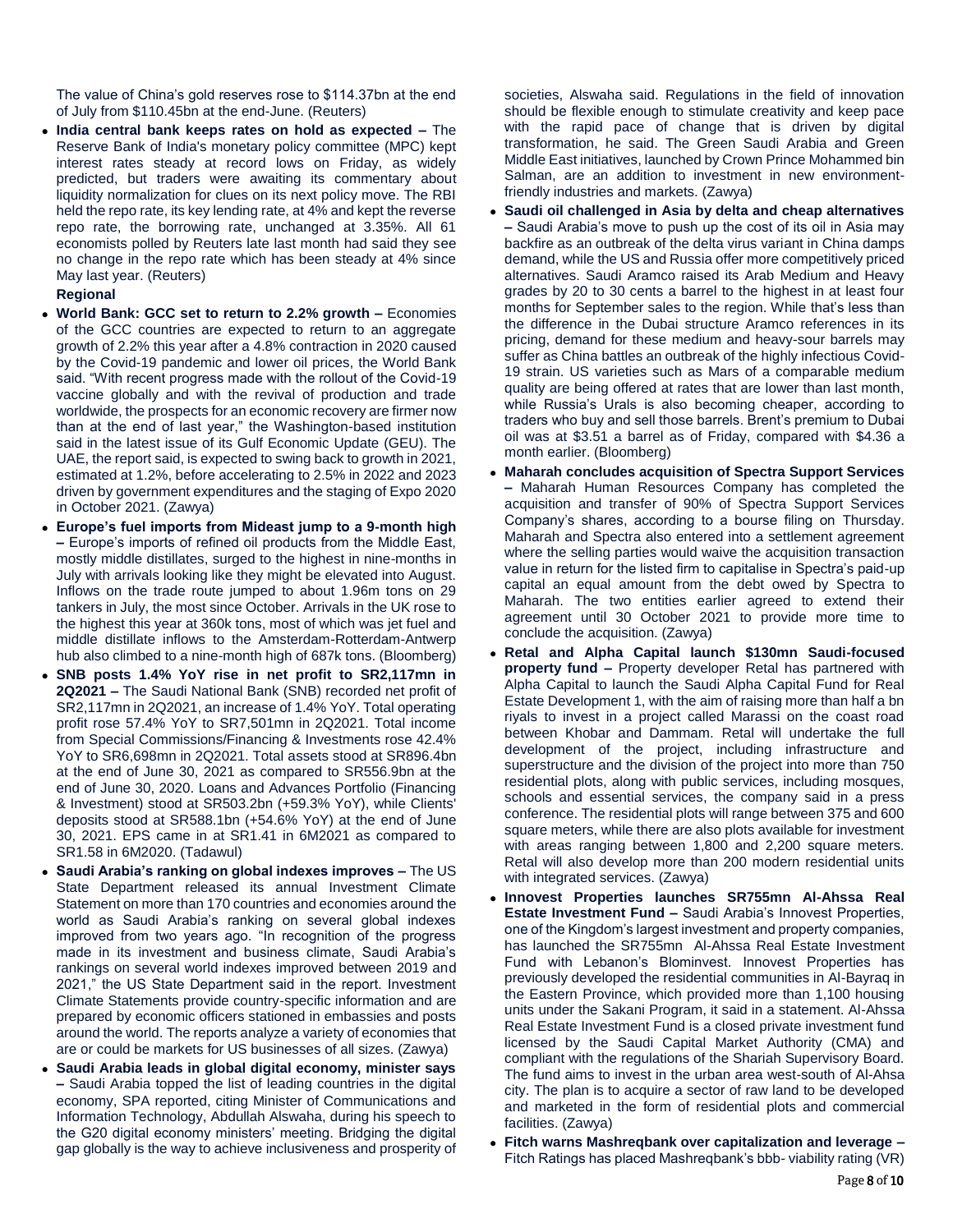on rating watch negative, following a sharp and unexpected drop in the bank's capitalization, while other ratings are unaffected, the agency said in a statement. Mashreq's common equity Tier 1 (CET1) capital ratio and total capital adequacy ratio (CAR) fell to 12.8% and 14%, respectively, at the end of the first half of this 2021, from 14.9% and 16% at end of 2020. The decline in capitalization was mainly due to an increase in risk-weighted assets by 12% year-on-year as Mashreqbank grew its balance sheet by 9% in the first half. That led to an 81 basis point reduction in the capital adequacy ratio while changes related to the Basel III framework shaved off another 70 basis points.

- **Dubai's 2021 real-estate investments reached \$20.42bn in July –** The value of real estate investments in Dubai from the beginning of 2021 until July reached AED75bn, according to a real estate report. The Dubai Land Department's (DLD) real estate market performance report for July states that 46,038 transactions worth AED163bn were conducted since the beginning of 2021 until the end of July. This represents a 43% increase in the number of transactions and 68% increase in the value of transactions, respectively, over the same period in 2020. According to the DLD, 17,979 new investors were registered in July, and they represented 69% of the number of real estate investors registered since the beginning of 2021 until the end of July. (Zawya)
- **Dubai Islamic Bank increases foreign ownership to 40% –** Dubai Islamic Bank, the largest Islamic bank in the UAE by assets, said on Thursday that it had "successfully executed the increase in its foreign ownership limit" (FOL) from the current level of 25% to the new enhanced one of 40%. DIB's move followed the regulatory approvals received from the Central Bank of the UAE and the Securities and Commodities Authority (SCA). DIB is the latest financial institution in the UAE to join leading other banks, including First Abu Dhabi Bank and Emirates NBD, in raising the FOL from 2019. The enhancement of FOL was executed through the Dubai Financial Market (DFM), the bank said.
- **Abu Dhabi ADIA's units invest in \$1.1bn Brazil Development Fund –** GLP, a logistics market leader in Brazil, has closed one of the largest logistics-focused funds in Latin America, GLP Brazil Development Partners II (GLP BDP II), whose investors are wholly owned subsidiaries of the Abu Dhabi Investment Authority (ADIA) and Canada Pension Plan Investment Board (CPP Investments). With BRL 2.63bn of total equity commitments, GLP BDP II is expected to reach BRL 5.2bn in assets under management (AUM) when fully leveraged and invested, according to a recent press release. CPP Investments has allocated BRL 1.04bn of equity, representing a 39.6% interest. (Zawya)
- **Kuwait's 2020-21 budget deficit increases 175% to record KD10.8bn –** Kuwait's budget deficit increased 174.8% in the 2020-21 year to KD10.8bn, the finance ministry said on Saturday, noting it was the highest deficit in the country's fiscal history. Revenue dropped to KD10.5bnin the financial year that ended on March 31, down 38.9%, while expenditure increased 0.7% to KD21.3bn, the ministry said in a statement. Kuwait's parliament in June approved the 2021-22 state budget proposed by the government in January, which projected KD23.05bn in expenditure and a deficit of KD12.1bn. (Reuters)
- **KUNA: Kuwait's emir appoints KIA board for four years –** Kuwait's emir on Saturday issued a decree appointing the Kuwait Investment Authority's (KIA) board of directors for four years, the state news agency (KUNA) reported. The Gulf state's sovereign wealth fund board consists of Khaled Al-Fadhel, Meshaal Jaber Al-Sabah, Fahad M Al-Rashed, Faisal Al-Hamad and Ghanem Suleiman Saqr Al-Ghunaiman, KUNA added. The move was

approved by Kuwait's cabinet on Monday, the newspaper al-Qabas said. (Reuters)

- **Kuwait names new wealth fund board after three-month delay –** Kuwait appointed a new board to its \$700bn sovereign wealth fund after a delay of more than three months due to disagreement over the make up the nine-member body. The formation of a new management team ends a period of limbo at the world's third-largest sovereign wealth fund following the completion of the former board's tenure on April 20. The conflict had complicated the Kuwait Investment Authority's ability to make major decisions, even though the finance minister as its chairman can decide on important issues. The new board, named by ruling decree, will appoint a new managing director on the finance minister's recommendation to replace Farouk Bastaki. The new MD will most likely have already been chosen. (Bloomberg)
- **SALAM's net profit falls 0.3% YoY to BHD4.6mn in 2Q2021 –** Al Salam Bank-Bahrain (SALAM) recorded net profit of BHD4.6mn in 2Q2021, registering decrease of 0.3% YoY. Finance Income fell 1.2% YoY to BHD18.3mn in 2Q2021. Total operating income fell 1.2% YoY to BHD25.9mn in 2Q2021. Total assets stood at BHD2,633.9mn at the end of June 30, 2021 as compared to BHD2,261.4mn at the end of June 30, 2020. Financing assets stood at BHD822.6mn (+1.0% YTD), while placements from financial institution stood at BHD157.1mn (+34.4% YTD) at the end of June 30, 2021. EPS remained flat YoY at 2 fils in 2Q2021. (Bahrain Bourse)
- **53% growth seen in Bahrain's tourism sector –** Bahrain's tourism sector is expected to register a 53% growth this year compared with last year, according to an industry expert. The sector is among the hardest hit by the ongoing global pandemic with a loss of between \$1.7tn and \$2.4tn in 2021, compared with 2019 levels, according to the latest report by the UN Conference on Trade and Development (UNCTAD). However, the latest market trends indicate an uptick in the hospitality and tourism sector, with four- and five-star properties doing decent business in Manama this year compared with 2020. (Zawya)